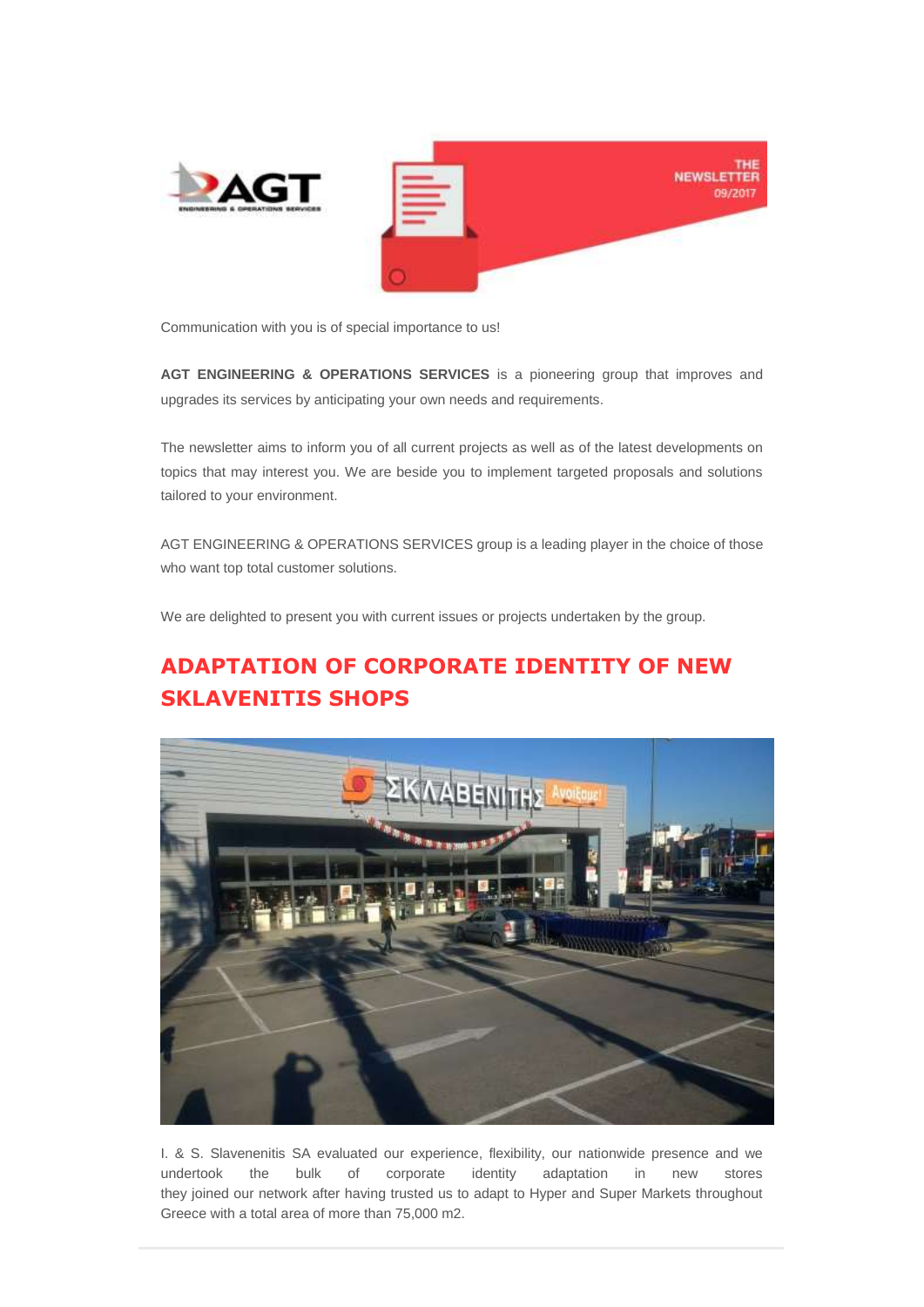The work included partial or complete renovation of the integrated network as well as external works in all Greek shops.

## **AGT DESIGNS THE INNOVATIVE WORKING ENVIRONMENT**



Once again, the AGT ENGINEERING & OPERATIONS SERVICES Group is awarded a contract abroad.

Our customers recognize and reward our Group's unparalleled quality of services. Here's an example: our projects in both Greece and Turkey for a major multinational industry have now expanded to France. This new project has unique requirements that demand specialized knowhow, and concern the expansion of the production line at the company's industrial facilities in France.

## **FULL TECHNICAL OPERATION – HOSPITALITY SUPPORT**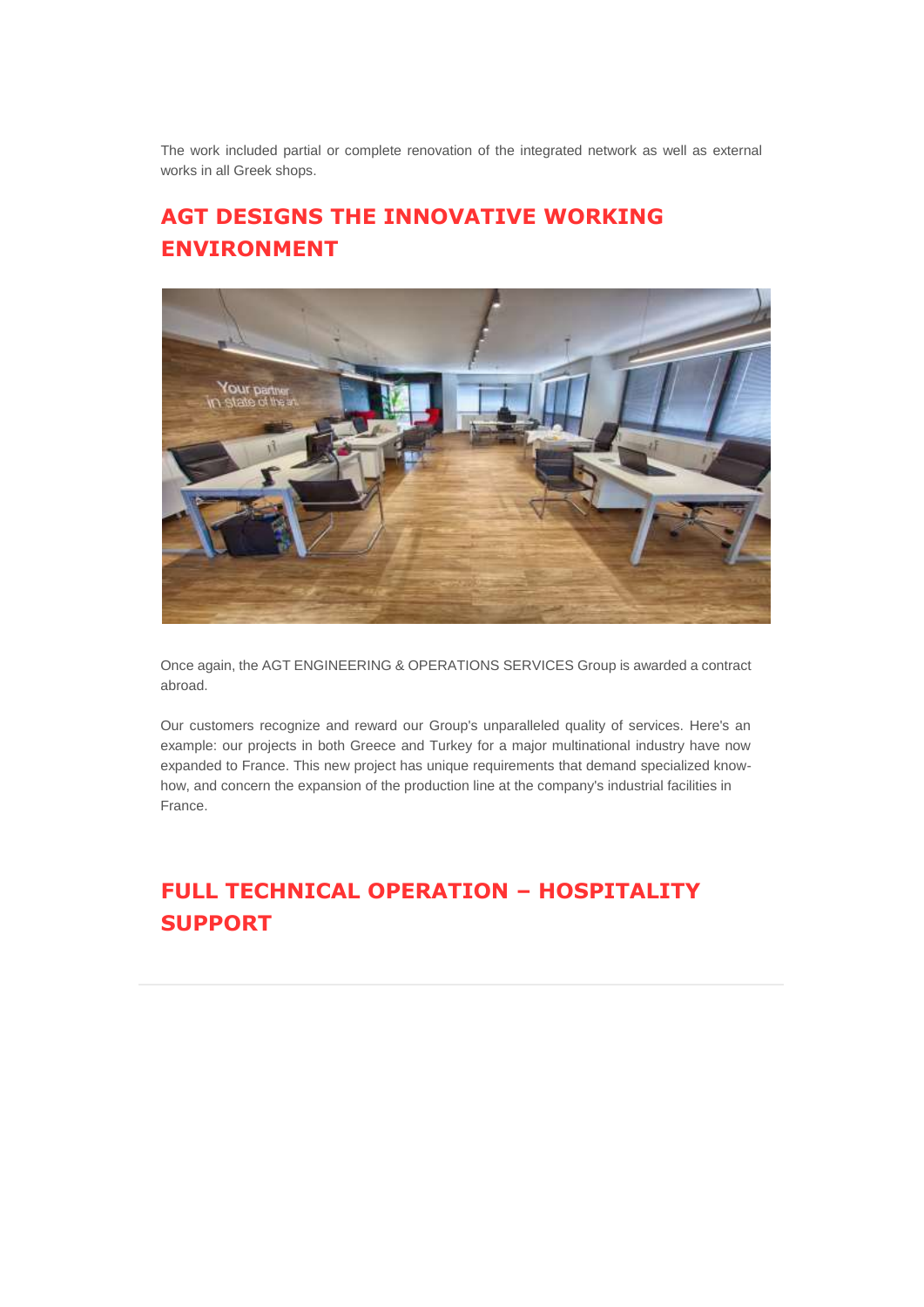

One of the Top Business Hotels has joined our Hospitality Support service as we have undertaken full operation at a technical level.

The operation is organized - supervised by AGT FM in conjunction with in-house technical support staff. Through the AGT Hospitality Support model, the Technical Maintenance, Compliance Service and the supervision of all the hotel's civil  $\&$  E / M facilities are fully supported. The hotel with 152 rooms, restaurants and conference facilities (550 m2.) is located in the center of Athens and belongs to the umbrella of Radisson which has 158 hotels worldwide.

## **Η AGT ΣΤΗΡΙΖΕΙ ΤΟ 11th MAINTENANCE FORUM**



We participate as sponsors and speakers at the 11th Maintenance Forum taking place in Athens, 12 & 13 October. Our George Theocharopoulos North Region Manager will speak in the section: Energy & Facility Management on "How a Total Facility Contract Can Take Off Production". The listener will have the opportunity to understand what this contract means, how it is organized and why it gives goodwill to the customer. In the end, we will present a case of success at Total Facility that we apply to multinational companies.